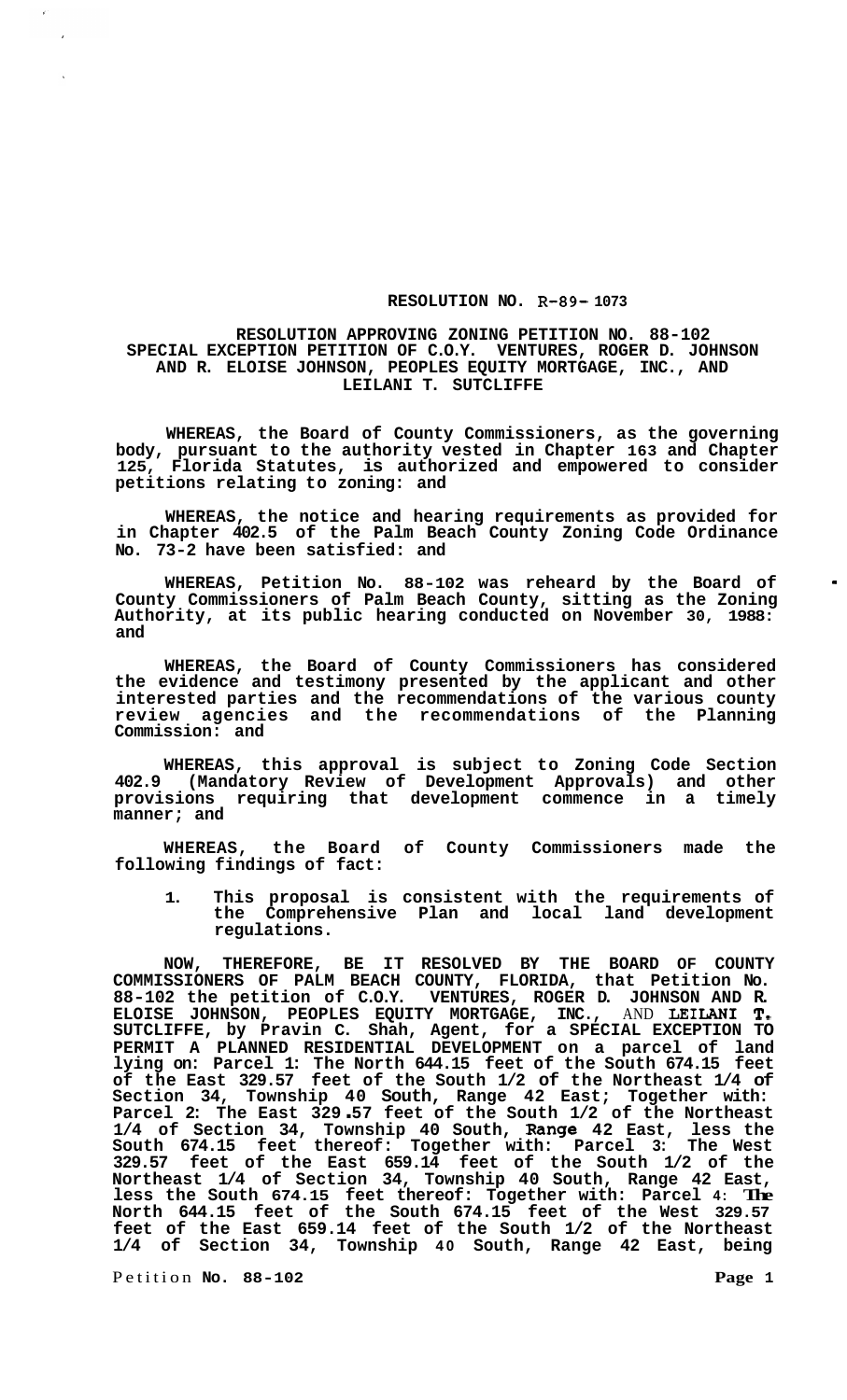**located on the north side of Roebuck Road, approximately .2 mile west of Loxahatchee River Road, in a RTS-Residential Transitional Suburban Zoning District, was approved as advertised, subject to the following conditions:** 

- **1. Prior to Subdivision Review Committee, the site plan shall be amended to indicate the following:** 
	- **a. Required minimum frontage dimensions for all lots;**
	- **b. All preservation areas;**
	- **c. A minimum of .35 acres of active or semi-active recreational area or reference to provisions of the Recreation Regulations as provided in the Subdivision Ordinance, Article IX, Section VIII.B.2; and**
	- **d. Required number of trees.**
- **2. The developer shall preserve existing vegetation on- site and shall incorporate the vegetation into the pro j ect design. Clearing shall be limited to the developable area, retention areas, right-of-way, and building pods. Areas of existing vegetation to be preserved shall be shown upon the approved development plan prior to Subdivision Review Committee certification. These preservation areas shall receive appropriate protection from damage and disturbance in accordance with Section 500.36. of the Zoning Code during the site development and construction phrase.**
- **3. The site shall be limited to a maximum density of 1.4 dwelling units per acre (27 units total),**
- **4. Prior to Subdivision Review Committee, the site plan shall be amended to:** 
	- **a. Indicate a 5 foot wide buffer along the eastern property line where the 50 foot wide right-of-way abuts** ;
	- **b. Indicate a 10 foot wide buffer between the 50 foot wide right-of-way along the western property line and the 10 foot wide horse trail easement; and**
	- **c. Indicate a landscape buffer in each of the areas indicated above which shall include a 6 foot high continuous wooden fence supplemented with 10 to 12 foot high native canopy trees planted 20 foot on center.**
- **5. Prior to Subdivision Review Committee, the petitioner shall amend the site plan to indicate a limited access easement along the southern property line adjacent to Roebuck Road and along the western property line between the 10 foot wide horse trail easement and the proposed 50 foot wide right-of-way.**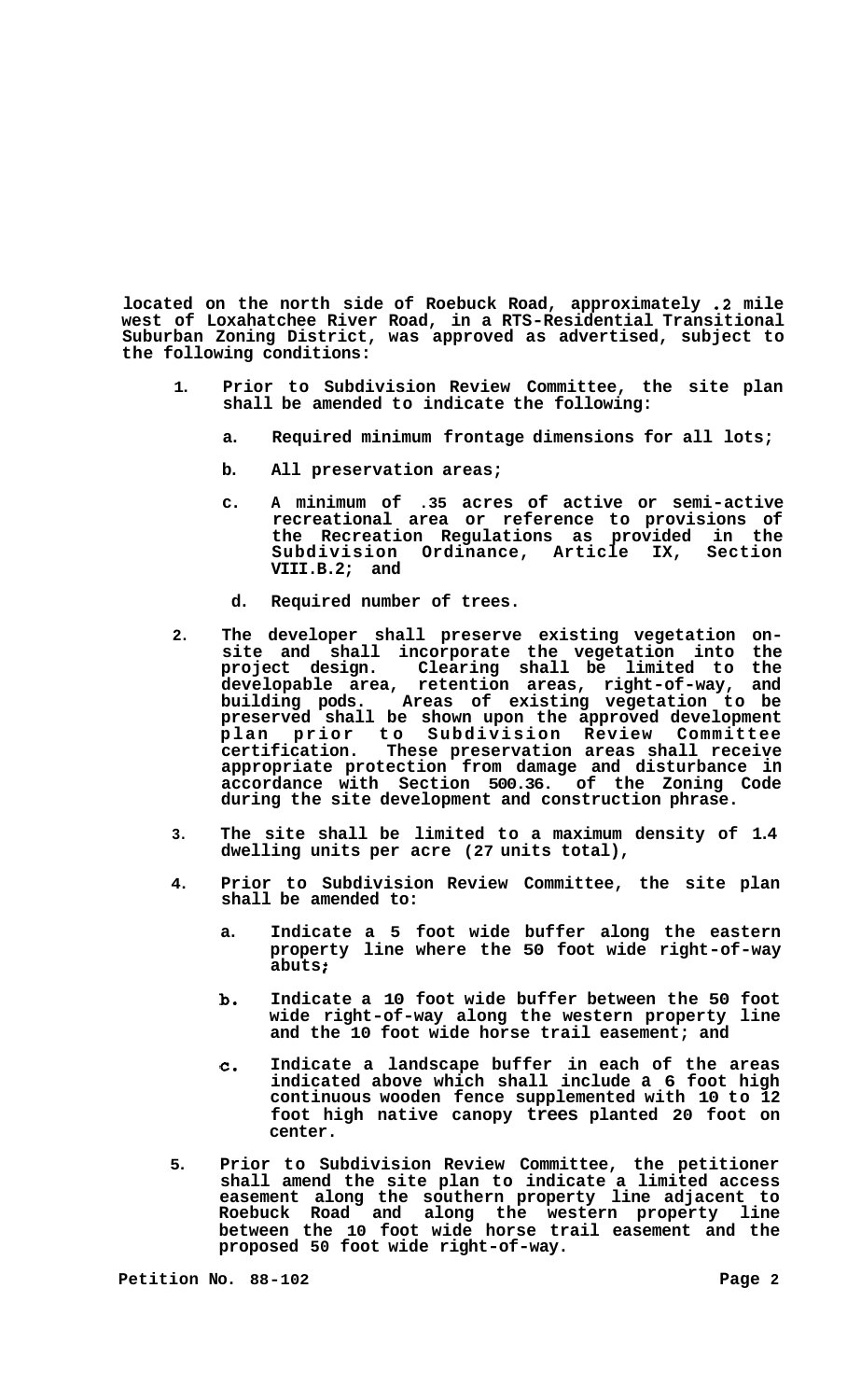- **6. Sewer service is available to the property. Therefore, no septic tank shall be permitted on the site.**
- **7. Water service is available to the property. Therefore, no well shall be permitted on the site to provide potable water.**
- **8. The developer shall provide discharge control and treatment for the stormwater runoff in accordance with all applicable agency requirements in effect at the time of the permit application. However, at a minimum, this development shall retain onsite the first one inch of stormwater runoff. In the event that the subject site abuts a Florida Department of Transportation maintained roadway, concurrent approval from the Florida Department of Transportation will also be required. The drainage system shall be maintained in an acceptable condition as approved by the County Engineer.**
- **9. Within 90 days of approval of this project, the property owner shall convey to Palm Beach County by road right-of-way warranty deed for Roebuck Road, 40 feet from centerline free of all encumbrances and encroachments. Petitioner shall provide Palm Beach County with sufficient documentation acceptable to the Right of Way Acquisition Section to ensure that the property is free of all encumbrances and encroachments. Right-of-way conveyances shall also include "Safe Sight Cornersn1 where appropriate at intersections as determined by the County Engineer.**
- **10. The property owner shall convey to Palm Beach County within 90 days of the approval of this project adequate road drainage easements through the project's internal surface water management system to provide legal positive outfall for all runoff from those segments of Roebuck Road along the property frontage and for a maximum 400 ft. distance each side of the property boundary lines along Roebuck Road. Said easements shall be no less than 20 feet in width. The drainage system within the project shall have sufficient retention/detention capacity to meet the storm water discharge and treatment requirements of the applicable County Water Control District and South Florida Water Management for the combined runoff from the project and District the ultimate Thoroughfare Plan Road Section(s)of the included segment.**
- **11. The property owner shall pay a Fair Share Fee in the amount and manner required by the #\*Pair Share Contribution for Road Improvements Ordinance" as it presently exists or as it may from time to time be amended. The Fair Share Fee for this project presently is \$804.00 per approved single family dwelling unit under 2,000 square feet and \$1,045.00 per approved dwelling unit over 2,000 square feet.**

 $\label{eq:2.1} \frac{d\mathcal{L}}{d\mathcal{L}} = \frac{1}{2\pi\epsilon_0} \frac{d\mathcal{L}}{d\mathcal{L}} \frac{d\mathcal{L}}{d\mathcal{L}} \frac{d\mathcal{L}}{d\mathcal{L}}$